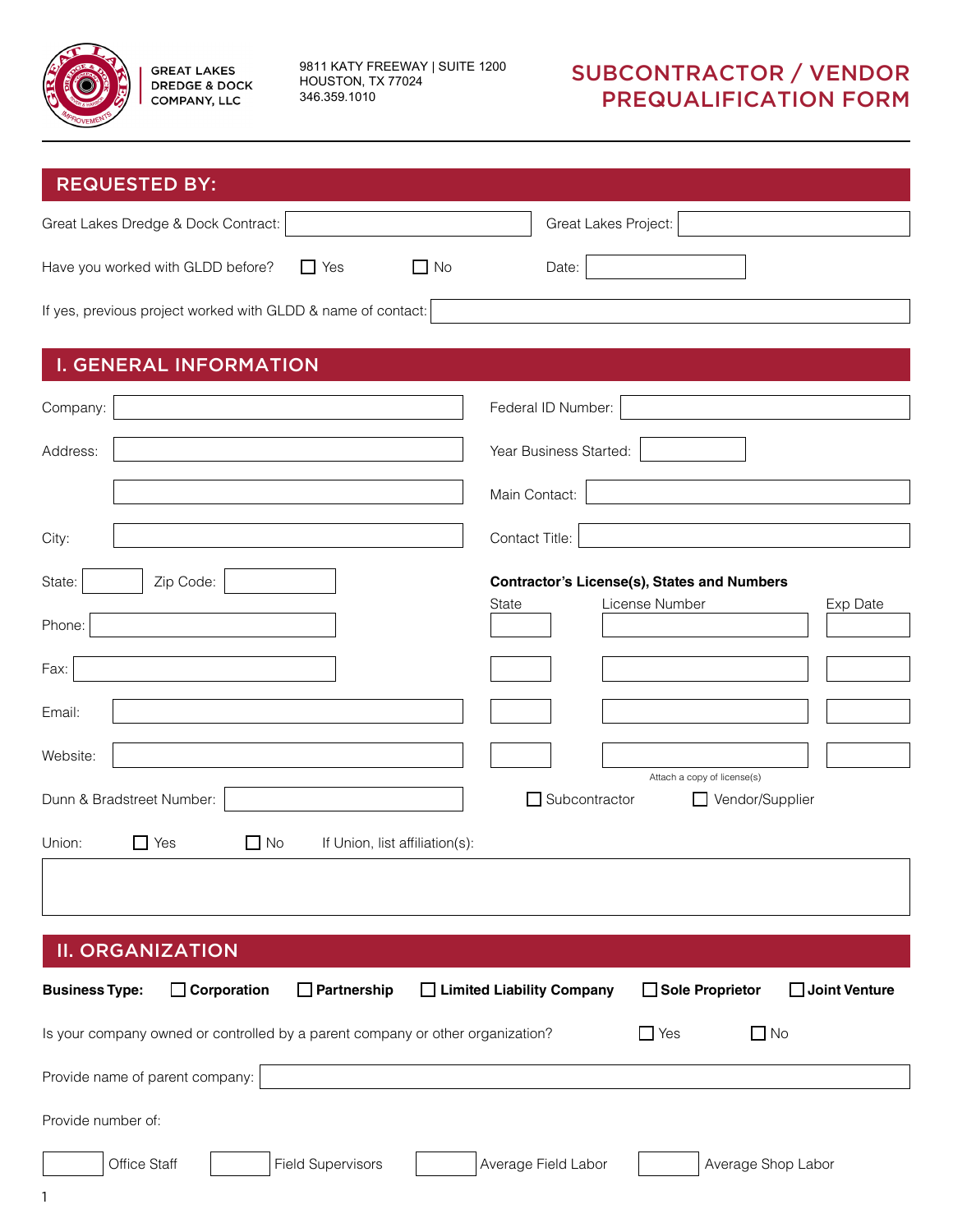

9811 KATY FREEWAY | SUITE 1200 HOUSTON, TX 77024 346.359.1010

## SUBCONTRACTOR / VENDOR PREQUALIFICATION FORM

### II. ORGANIZATION (CONTINUED)

Check applicable certification(s): **ATTACH COPIES OF CERTIFICATIONS FOR EACH QUALIFYING SBA CLASSIFICATION.**

| Large business (no special classification)         | Small Business Enterprise (SBE)                        |
|----------------------------------------------------|--------------------------------------------------------|
| Minority Business Enterprise (MBE)                 | Veteran Owned Small Business (VOSB)                    |
| HUBZone Small Business                             | Service Disabled Veteran Owned Small Business (SDVOSB) |
| Small Disadvantages Business (SDB)                 | Women Owned Small Business (WOSB)/(WBE)                |
| $\Box$ 8(a) Certified Small Disadvantaged Business | Alaskan Native Corporation (ANC)                       |
| Native American/Indian Tribe                       | <b>Other</b>                                           |
|                                                    |                                                        |

### III. LEGAL INFORMATION

| 10 years?    |                                          |           | Are there any judgments, claims, arbitration proceedings or suits pending/outstanding against your firm, its officers, or principals in the last |
|--------------|------------------------------------------|-----------|--------------------------------------------------------------------------------------------------------------------------------------------------|
| $\mathsf{L}$ | Yes                                      | $\Box$ No | If yes, please attach a complete explanation.                                                                                                    |
| years?       |                                          |           | Has your company filed any lawsuits or requested arbitration or mediation with regard to construction contracts within the last three (3)        |
|              | $\Box$ Yes                               | $\Box$ No | If yes, please attach a complete explanation.                                                                                                    |
|              | voluntary or involuntary reorganization? |           | Has your company or any organization with which your officers were involved during the last three (3) years ever been in bankruptcy or a         |
|              | $\Box$ Yes                               | $\Box$ No | If yes, please attach a complete explanation.                                                                                                    |
|              |                                          |           | Has your company ever failed to complete any awarded work?                                                                                       |
|              | $\Box$ Yes                               | $\Box$ No | If yes, please attach a complete explanation.                                                                                                    |
|              |                                          |           | Has your company ever been terminated from a contract?                                                                                           |
|              | $\Box$ Yes                               | $\Box$ No | If yes, please attach a complete explanation.                                                                                                    |
|              |                                          |           | Has your company ever had a license revoked or suspended?                                                                                        |
|              | $\Box$ Yes                               | $\Box$ No | If yes, please attach a complete explanation.                                                                                                    |

### IV. FINANCIAL INFORMATION

#### **Annual Volume**

What was the average annual revenue from work completed in the last three (3) years?

| Year | Revenue |  |
|------|---------|--|
| Year | Revenue |  |
| Year | Revenue |  |

Attach a copy of the company's W-9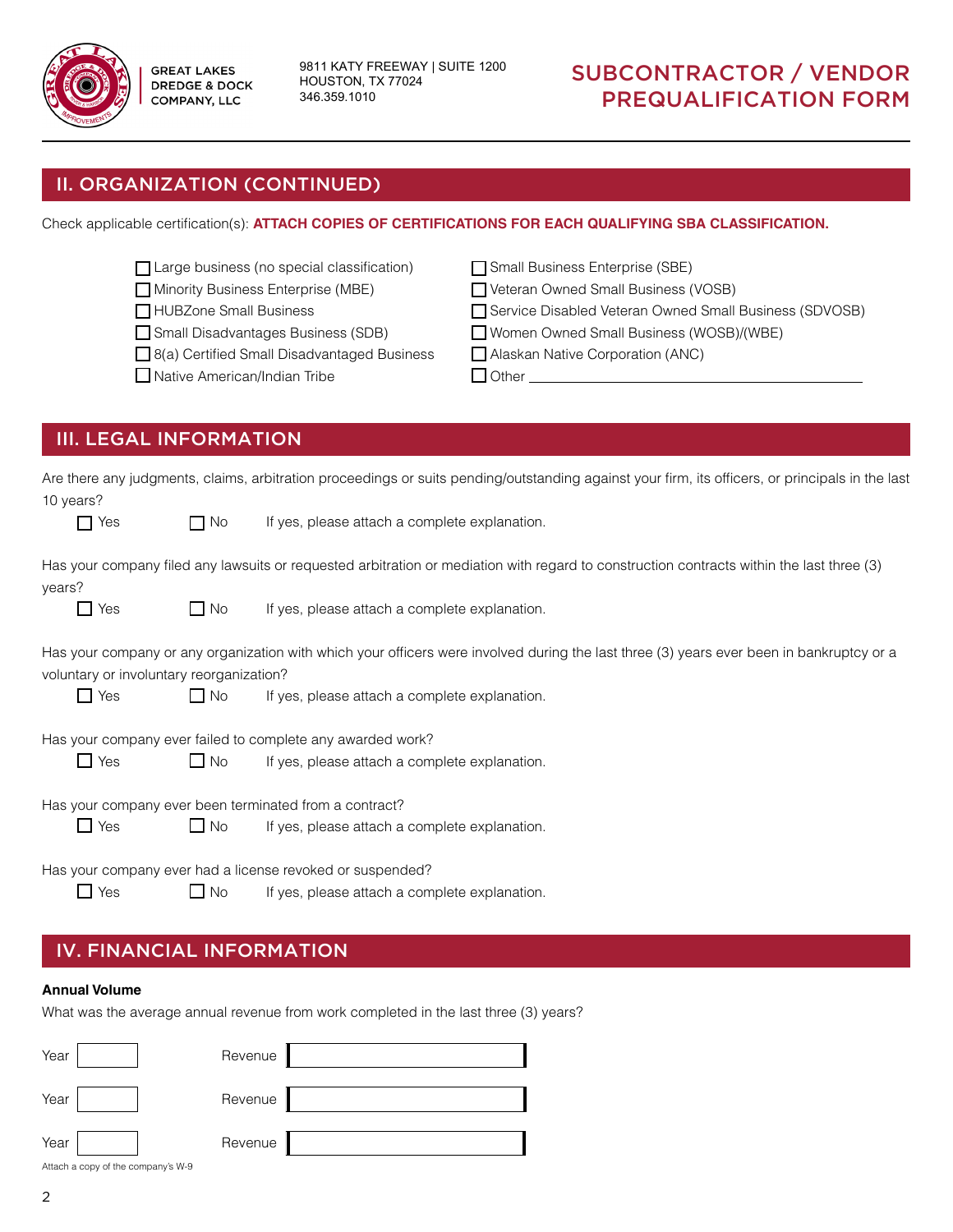

9811 KATY FREEWAY | SUITE 1200 HOUSTON, TX 77024 346.359.1010

## SUBCONTRACTOR / VENDOR PREQUALIFICATION FORM

### V. SAFETY

This information must include all work undertaken nationwide by Subcontractor and any partnership, joint venture, or corporation that any principal of Subcontractor participated in as a principal or owner for the last three calendar years and the current calendar year prior to the date of the health and safety information submittal. Separate information shall be submitted for each particular partner or joint venture, where or as requested by Great Lakes Dredge & Dock. Subcontractor may be requested to submit additional information or explanation of data for evaluating the safety record for the previous three years.

#### **1. List your firm's Interstate Experience Modification Rate (EMR) and include a letter of certification from your insurance broker:**



#### **2. Please use your OSHA Logs to provide the following information:**

- A. Total hours worked (in thousands)
	- $20$   $20$  —  $20$  — Current year through
- B. Number of fatalities

| $20$ $-$     |  |
|--------------|--|
| 20           |  |
| $20 -$       |  |
| Current year |  |
| through ___  |  |
|              |  |

C. Number of lost workday cases:

| $20 -$                      |  |
|-----------------------------|--|
| 20                          |  |
| 20.                         |  |
| Current year<br>through ___ |  |

D. Number of injury/illness cases involving restricted work activity:

| 20 L                        |  |
|-----------------------------|--|
| 20                          |  |
| $20 -$                      |  |
| Current year<br>through ___ |  |
|                             |  |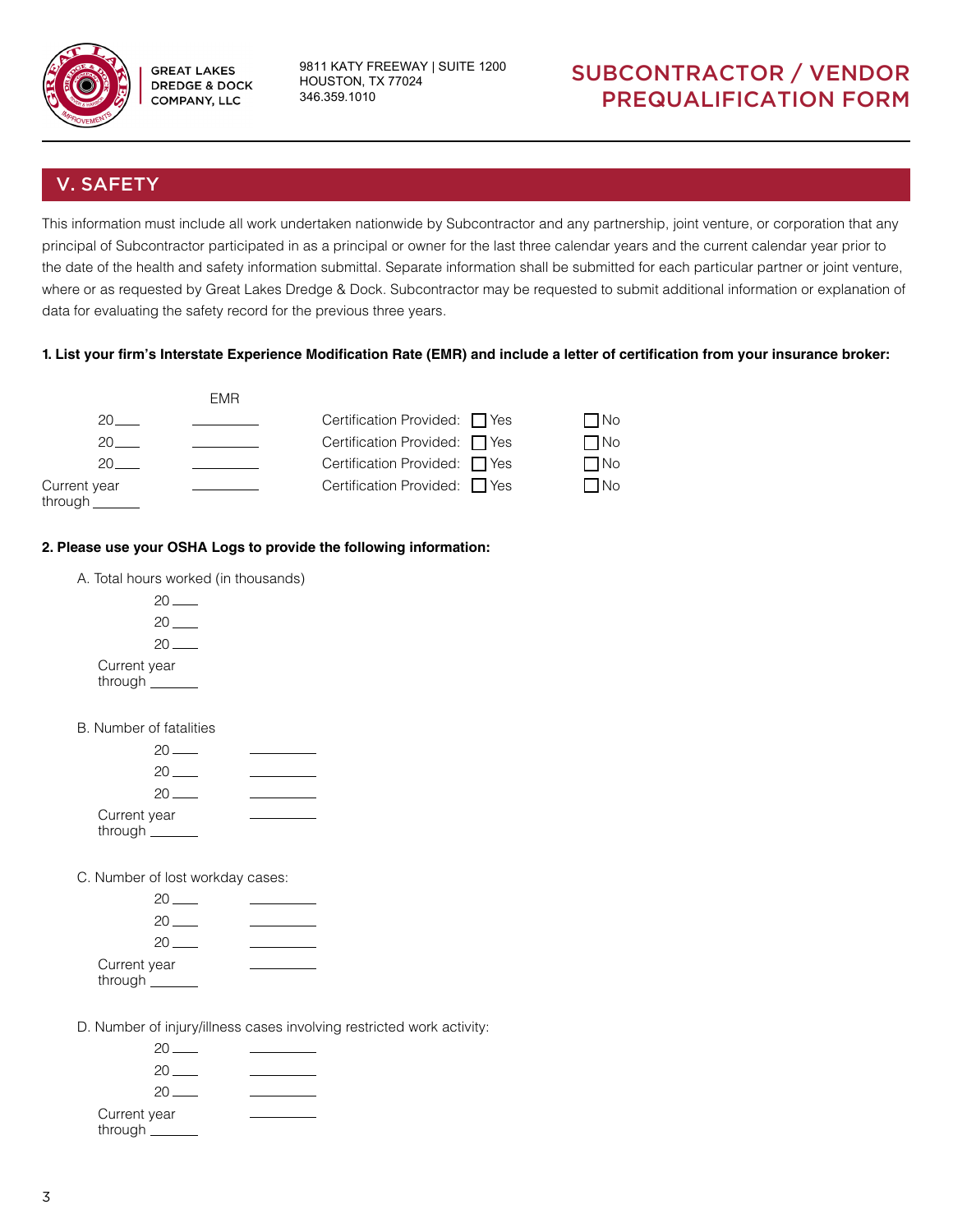

|  | E. Other Recordable Cases: |  |
|--|----------------------------|--|
|--|----------------------------|--|



| 20.          |  |
|--------------|--|
| 20           |  |
| 20           |  |
| Current year |  |
| through _    |  |

G. Incident Rate for restricted work activity due to injury/illness (DART):

| 20.                       |  |
|---------------------------|--|
| 20                        |  |
| 20                        |  |
| Current year<br>through _ |  |

H. Incidence rates for Total Recordable cases (TRIR):

| 20.                        |  |
|----------------------------|--|
| 20                         |  |
| 20                         |  |
| Current year<br>through __ |  |

I. Incidence rates for lost workday cases (LTIR):

| 20.                       |  |
|---------------------------|--|
| 20.                       |  |
| 20.                       |  |
| Current year<br>through _ |  |

**Note:** The information required for items B through G is the same as required for columns G to L, Log and Summary of Occupational Injuries and Illnesses, OSHA 300 Form.

#### **3. Are incident reports (e.g., OSHA 300) and report summaries sent to the following?**

| Corporate Safety Officer                | <b>T</b> Yes | l No      | $\Box$ Monthly | $\Box$ Quarterly | $\Box$ Annually |
|-----------------------------------------|--------------|-----------|----------------|------------------|-----------------|
| Division or Operations Manager          | <b>I</b> Yes | $\Box$ No | $\Box$ Monthly | $\Box$ Quarterly | $\Box$ Annually |
| President/CEO of firm                   | $\Box$ Yes   | $\Box$ No | $\Box$ Monthly | $\Box$ Quarterly | $\Box$ Annually |
| Local Branch/Field Office Manager ■ Yes |              | $\Box$ No | $\Box$ Monthly | $\Box$ Quarterly | $\Box$ Annually |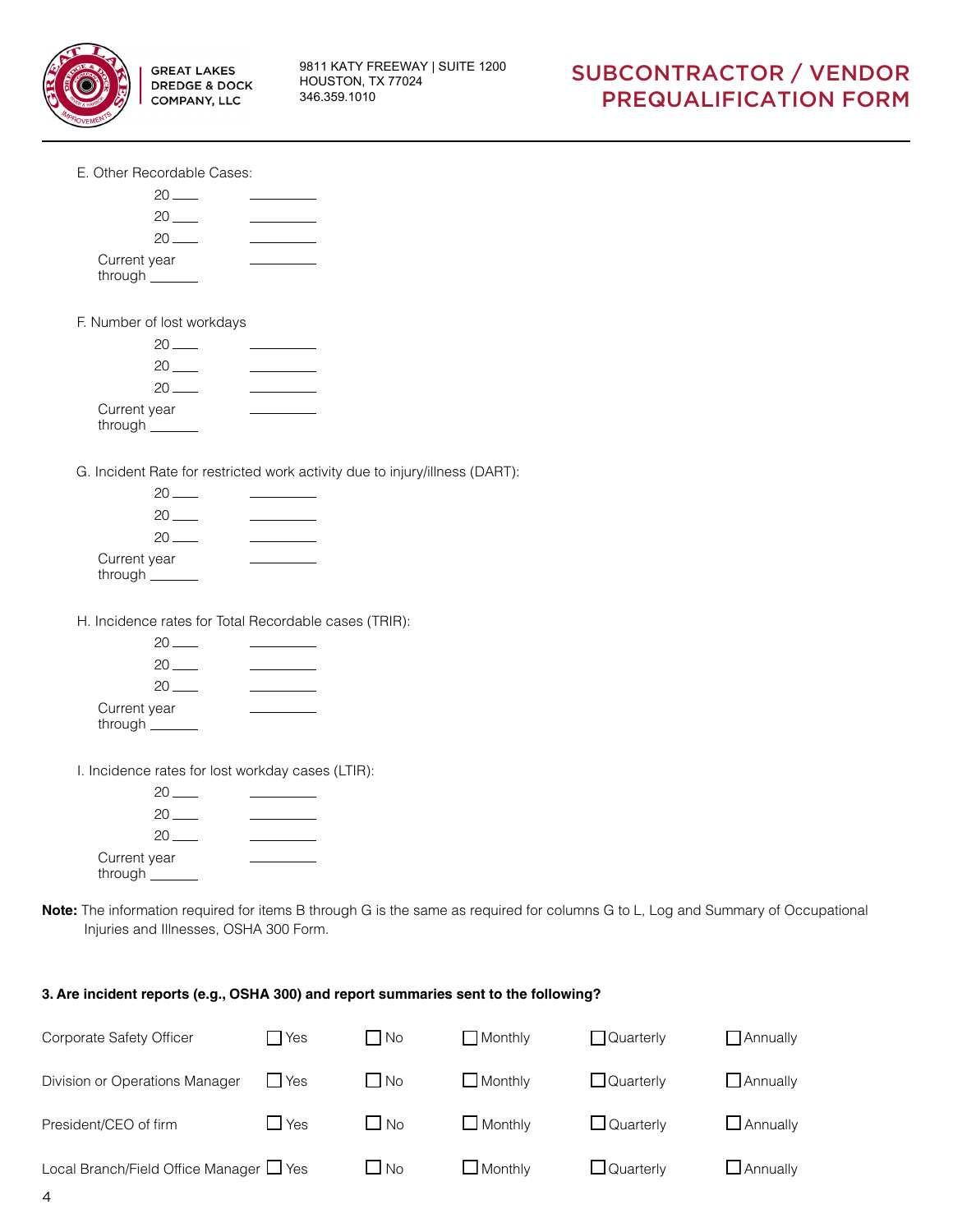| <b>GREAT LAKES</b><br><b>DREDGE &amp; DOCK</b><br><b>COMPANY, LLC</b>                                                                                                                                                                                                 |                                                                            | 346.359.1010                                                            | 9811 KATY FREEWAY   SUITE 1200<br>HOUSTON, TX 77024 |                                                                                                                             |                                                                                                                                     |                              |                                                                                             |                                                                              | <b>SUBCONTRACTOR / VENDOR</b><br><b>PREQUALIFICATION FORM</b> |
|-----------------------------------------------------------------------------------------------------------------------------------------------------------------------------------------------------------------------------------------------------------------------|----------------------------------------------------------------------------|-------------------------------------------------------------------------|-----------------------------------------------------|-----------------------------------------------------------------------------------------------------------------------------|-------------------------------------------------------------------------------------------------------------------------------------|------------------------------|---------------------------------------------------------------------------------------------|------------------------------------------------------------------------------|---------------------------------------------------------------|
| 4. Do you have a Disciplinary Policy Statement?                                                                                                                                                                                                                       |                                                                            |                                                                         | $\Box$ Yes                                          |                                                                                                                             | $\Box$ No                                                                                                                           |                              |                                                                                             |                                                                              |                                                               |
| 5. Do you hold site safety meetings for project supervision?<br>$\Box$ Weekly<br>$\Box$ Bi-Weekly                                                                                                                                                                     |                                                                            |                                                                         | $\Box$ Monthly                                      | $\Box$ Yes                                                                                                                  | $\Box$ No                                                                                                                           |                              |                                                                                             |                                                                              |                                                               |
| Or explain how often:                                                                                                                                                                                                                                                 |                                                                            |                                                                         |                                                     |                                                                                                                             |                                                                                                                                     |                              |                                                                                             |                                                                              |                                                               |
| 6. Do you conduct project safety inspections (please provide an example form or system)?<br>If yes, who conducts this inspection (title)?                                                                                                                             | How often?                                                                 |                                                                         |                                                     |                                                                                                                             |                                                                                                                                     |                              |                                                                                             |                                                                              |                                                               |
|                                                                                                                                                                                                                                                                       |                                                                            |                                                                         |                                                     |                                                                                                                             |                                                                                                                                     |                              |                                                                                             |                                                                              |                                                               |
| 7. Does your company have a written incident notification policy?<br>Near Misses?<br>Recordable injuries?<br>First Aid injuries?<br>Accident damage $> $5,000$                                                                                                        |                                                                            | $\Box$ Yes<br>$\Box$ Yes<br>$\Box$ Yes<br>$\Box$ Yes                    | $\Box$ No<br>$\Box$ No<br>$\Box$ No<br>$\square$ No |                                                                                                                             |                                                                                                                                     |                              |                                                                                             |                                                                              |                                                               |
| 8. Are accidents and injuries documented and investigated?<br>If yes, are near misses documented and investigated:                                                                                                                                                    |                                                                            |                                                                         |                                                     | $\Box$ Yes<br>$\Box$ Yes                                                                                                    | $\Box$ No<br>$\Box$ No                                                                                                              |                              |                                                                                             |                                                                              |                                                               |
| What investigation methodology is used?                                                                                                                                                                                                                               |                                                                            |                                                                         |                                                     |                                                                                                                             |                                                                                                                                     |                              |                                                                                             |                                                                              |                                                               |
| Are corrective actions identified in investigations tracked and closeout                                                                                                                                                                                              |                                                                            |                                                                         |                                                     |                                                                                                                             | $\Box$ Yes                                                                                                                          | $\Box$ No                    |                                                                                             |                                                                              |                                                               |
| To whom are incidents/accidents reported?                                                                                                                                                                                                                             |                                                                            |                                                                         |                                                     |                                                                                                                             |                                                                                                                                     |                              |                                                                                             |                                                                              |                                                               |
| Are incidents/accidents reviewed in training?                                                                                                                                                                                                                         |                                                                            |                                                                         |                                                     |                                                                                                                             |                                                                                                                                     |                              |                                                                                             |                                                                              |                                                               |
| 9. Do you have an orientation program for new hires?<br>10. Do you have a written safety program compliant with OSHA/regulatory standards applicable to your business?<br>$\Box$ Yes                                                                                  | $\Box$ No                                                                  |                                                                         |                                                     | $\Box$ Yes                                                                                                                  | $\Box$ No                                                                                                                           | (please provide the outline) |                                                                                             |                                                                              |                                                               |
| If yes, are field personnel trained on the following?                                                                                                                                                                                                                 | Yes                                                                        | No                                                                      | Frequency                                           |                                                                                                                             | M. Trenching & Excavation                                                                                                           |                              | Yes<br>□                                                                                    | <b>No</b><br>$\Box$                                                          | Frequency                                                     |
| A. Personal Protection Equipment<br><b>B. Hazard Communication</b><br>C. Hearing Protection<br>D. Respiratory Protection<br>E. Fall Protection<br>F. Scaffolding<br>G. Basic Seaman Ship<br>H. Housekeeping<br>I. Fire Protection<br>J. First Aid Practices & CPR/AED | □<br>$\Box$<br>$\blacksquare$<br>$\Box$<br>$\Box$<br>$\Box$<br>$\Box$<br>□ | □<br>□<br>□<br>□<br>□<br>$\Box$<br>$\Box$<br>$\Box$<br>$\Box$<br>$\Box$ | <b>Contract Contract Contract</b>                   | O. Electrical Safety<br>Q. Confined Space<br>R. Benzene<br><b>Toxic Metal</b><br>T. Lockout/Tagout<br>U. Incident Reporting | N. Signs, Barricades, Flagging<br>P. Rigging & Crane Safety<br>S. Lead, Cadmium, Arsenic and<br>V. Motor Vehicle & Motorized Equip. |                              | $\Box$<br>$\Box$<br>$\Box$<br>$\Box$<br>$\Box$<br>$\Box$<br>$\Box$<br>$\Box$<br>$\Box$<br>□ | $\Box$<br>$\Box$<br>□<br>□<br>□<br>$\Box$<br>$\Box$<br>$\Box$<br>□<br>$\Box$ |                                                               |
| K. Emergency Procedures<br>L. Bloodborne Pathogens                                                                                                                                                                                                                    | $\Box$<br>□                                                                | $\Box$<br>□                                                             |                                                     | W. Water Safety                                                                                                             | X. Climate Hazards Control                                                                                                          |                              | □<br>$\Box$                                                                                 | □<br>$\Box$                                                                  |                                                               |

| L. Bloodborne Pathogens |  |
|-------------------------|--|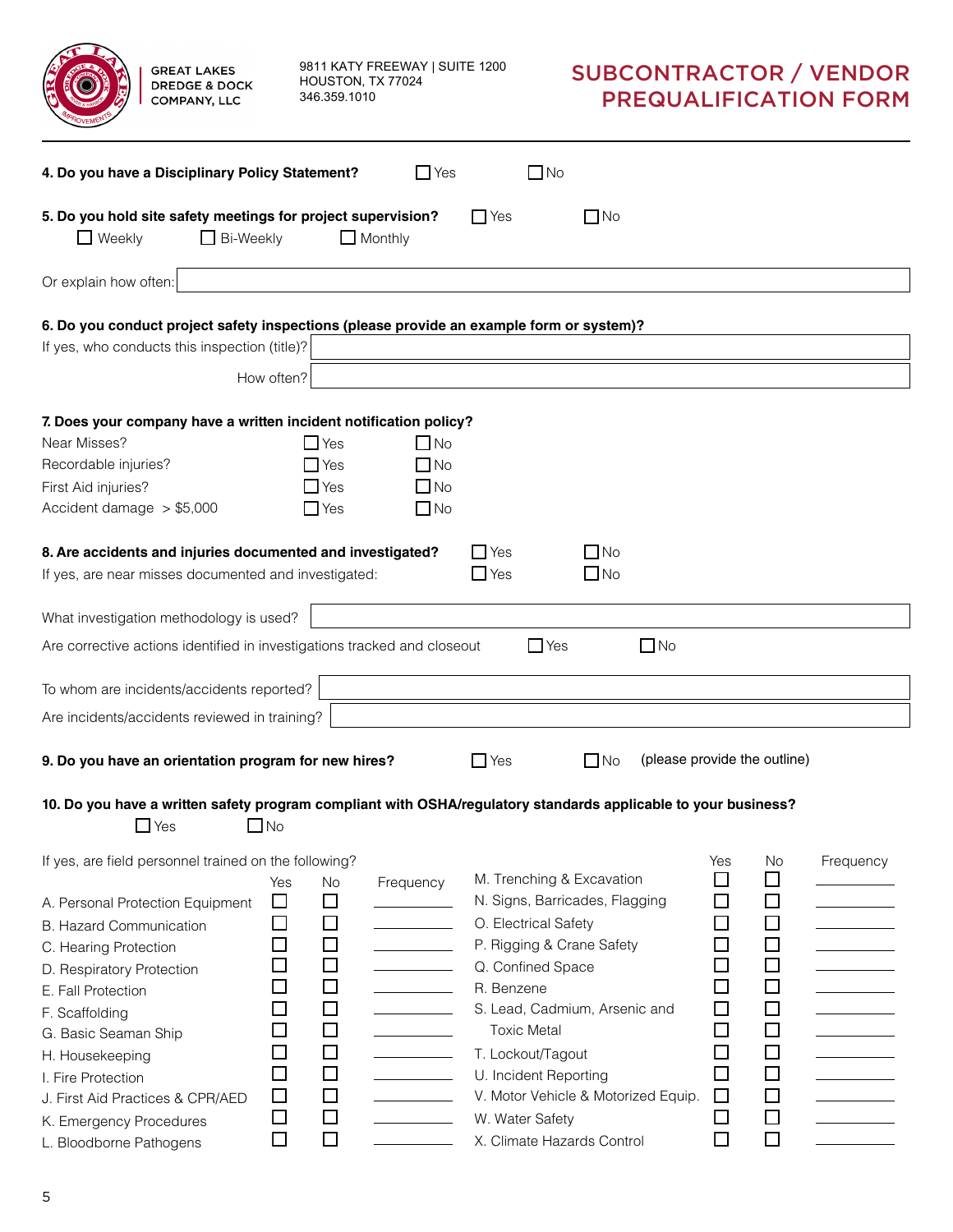**GREAT LAKES** 

**COMPANY, LLC** 

9811 KATY FREEWAY | SUITE 1200 **DREDGE & DOCK** HOUSTON, TX 77024 346.359.1010

| 11. Do you have a Safety Training program for newly hired or newly promoted supervisors? |                                                                                                                                                                                                                                                                                                                                      |                                                                |                                                                                                                |                   | $\Box$ Yes<br>$\square$ No                                                                                                         |
|------------------------------------------------------------------------------------------|--------------------------------------------------------------------------------------------------------------------------------------------------------------------------------------------------------------------------------------------------------------------------------------------------------------------------------------|----------------------------------------------------------------|----------------------------------------------------------------------------------------------------------------|-------------------|------------------------------------------------------------------------------------------------------------------------------------|
|                                                                                          | If yes, does it include instruction on the following?<br>A. Safe Work Practices<br><b>B. Supervisors Responsibility</b><br>C. Conducting Toolbox Safety<br>D. Emergency Procedures<br>E. Injury Reporting Procedures<br>F. Incident Investigation Techniques<br>G. Fire Protection Prevention<br>H. Supervisor's Role in Orientation |                                                                | No<br>Yes<br>□<br>ΙI<br>$\Box$<br>$\Box$<br>$\Box$<br>П<br>$\Box$<br>$\Box$<br>$\Box$<br>$\Box$<br>$\Box$<br>П |                   |                                                                                                                                    |
| 12. Do you hold "Toolbox Safety Meetings"?                                               |                                                                                                                                                                                                                                                                                                                                      | $\Box$ Yes                                                     | $\Box$ No                                                                                                      |                   |                                                                                                                                    |
| If yes, how often?                                                                       | $\Box$ Daily                                                                                                                                                                                                                                                                                                                         | $\Box$ Weekly                                                  | $\Box$ Bi-Weekly                                                                                               | $\Box$ Monthly    |                                                                                                                                    |
|                                                                                          | Less often, as needed, explain:                                                                                                                                                                                                                                                                                                      |                                                                |                                                                                                                |                   |                                                                                                                                    |
|                                                                                          |                                                                                                                                                                                                                                                                                                                                      |                                                                |                                                                                                                |                   |                                                                                                                                    |
| 13. What were the dates and discussion topics of the last safety meeting?                |                                                                                                                                                                                                                                                                                                                                      |                                                                |                                                                                                                |                   |                                                                                                                                    |
| Date:                                                                                    | Topic:                                                                                                                                                                                                                                                                                                                               |                                                                |                                                                                                                |                   |                                                                                                                                    |
| Date:                                                                                    | Topic:                                                                                                                                                                                                                                                                                                                               |                                                                |                                                                                                                |                   |                                                                                                                                    |
| past three years?                                                                        | $\Box$ Yes                                                                                                                                                                                                                                                                                                                           | $\Box$ No                                                      |                                                                                                                |                   | 14. Has your company or affiliate received any health, safety, or environmental inspections from a regulatory agency during the    |
| three years?                                                                             | $\Box$ Yes                                                                                                                                                                                                                                                                                                                           | $\square$ No                                                   |                                                                                                                |                   | 15. Has your company or affiliate received any health, safety, or environmental citations from a regulatory agency during the past |
| If yes, provide details:                                                                 |                                                                                                                                                                                                                                                                                                                                      |                                                                |                                                                                                                |                   |                                                                                                                                    |
| 16. Are documents pertaining to this questionnaire available for auditing?               |                                                                                                                                                                                                                                                                                                                                      |                                                                |                                                                                                                |                   | $\Box$ Yes<br>$\Box$ No                                                                                                            |
|                                                                                          |                                                                                                                                                                                                                                                                                                                                      |                                                                |                                                                                                                |                   |                                                                                                                                    |
| 17. Does your company have a written policy regarding alcohol and or/substance abuse?    |                                                                                                                                                                                                                                                                                                                                      | If yes, does your testing program conform to DOT requirements? |                                                                                                                |                   | $\Box$ Yes<br>$\Box$ No<br>$\Box$ No<br>$\Box$ Yes                                                                                 |
|                                                                                          |                                                                                                                                                                                                                                                                                                                                      |                                                                |                                                                                                                |                   |                                                                                                                                    |
| Does your company perform pre-hire drug and alcohol screening for all employees?         |                                                                                                                                                                                                                                                                                                                                      |                                                                |                                                                                                                |                   | $\Box$ No<br>$\Box$ Yes                                                                                                            |
| <b>Trade Categories</b>                                                                  |                                                                                                                                                                                                                                                                                                                                      |                                                                |                                                                                                                |                   |                                                                                                                                    |
|                                                                                          |                                                                                                                                                                                                                                                                                                                                      |                                                                |                                                                                                                |                   |                                                                                                                                    |
|                                                                                          |                                                                                                                                                                                                                                                                                                                                      |                                                                |                                                                                                                |                   |                                                                                                                                    |
|                                                                                          |                                                                                                                                                                                                                                                                                                                                      |                                                                |                                                                                                                |                   |                                                                                                                                    |
| Preferred Contract Size:                                                                 | $\Box$ Up to \$250k                                                                                                                                                                                                                                                                                                                  | $\Box$ Up to \$500k                                            | $\Box$ Up to \$1M                                                                                              | $\Box$ Up to \$5M | $\Box$ \$5M+                                                                                                                       |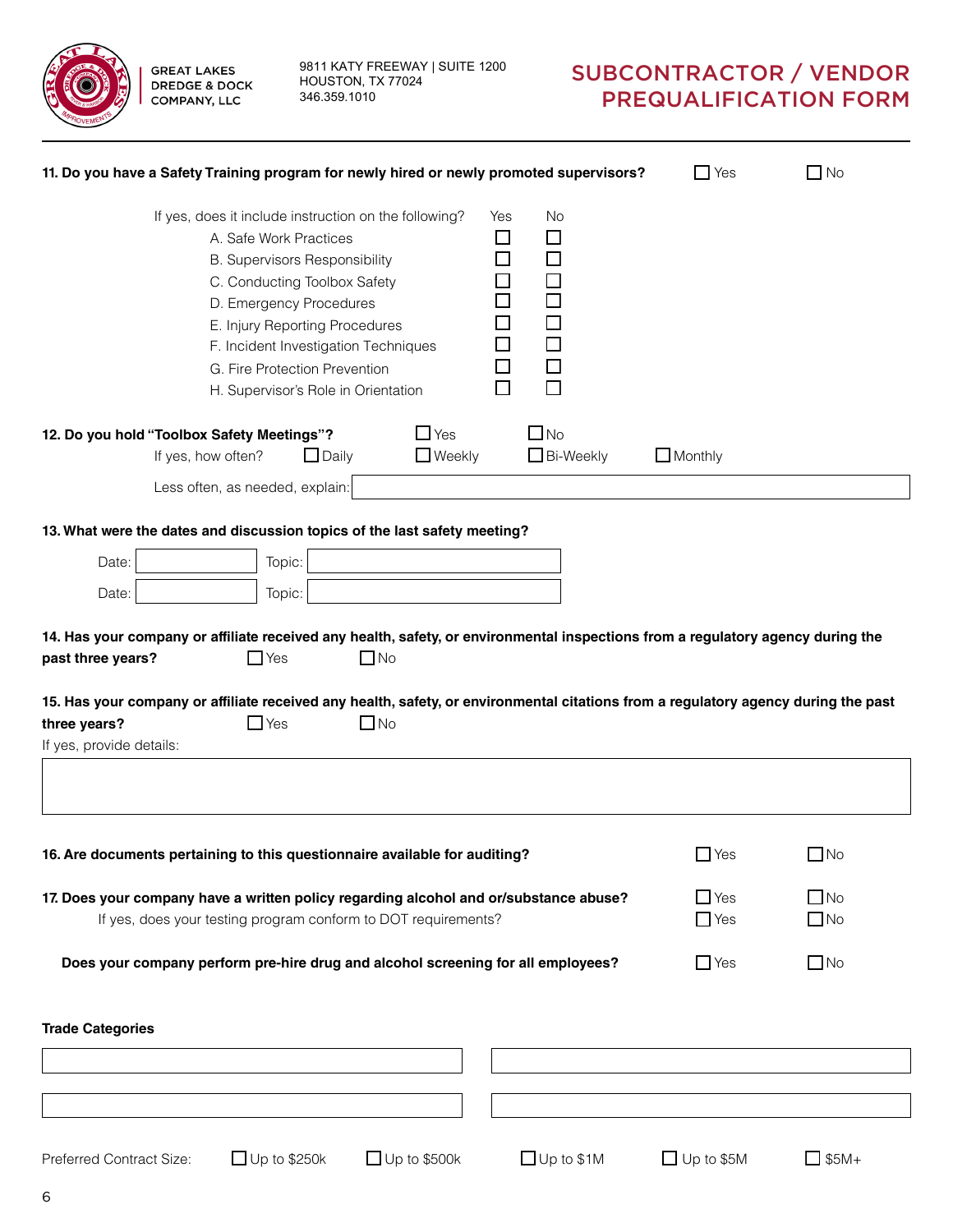

9811 KATY FREEWAY | SUITE 1200 HOUSTON, TX 77024 346.359.1010

### SUBCONTRACTOR / VENDOR PREQUALIFICATION FORM

### VI. PERFORMANCE REFERENCES

Provide four references below. Each reference should be from a different client or general contractor. These references should be for work completed in the last five years and should be representative of the work you are trying to prequalify for now. One must be for your largest project within the last two years. **NOTE: The contact provided must have direct knowledge of your performance on that project. Leaving out any requested contact information including email address will delay processing of your form.**

| 1. | Project Name        | Client/General Contractor<br>Scope of Work |  |  |  |  |
|----|---------------------|--------------------------------------------|--|--|--|--|
|    | Contract Value      |                                            |  |  |  |  |
|    | Contact Name        | <b>Contact Email</b>                       |  |  |  |  |
|    | Phone               | Fax                                        |  |  |  |  |
| 1. | Project Name        | Client/General Contractor                  |  |  |  |  |
|    | Contract Value      | Scope of Work                              |  |  |  |  |
|    | <b>Contact Name</b> | <b>Contact Email</b>                       |  |  |  |  |
|    | Phone               | Fax                                        |  |  |  |  |
| 2. | Project Name        | Client/General Contractor                  |  |  |  |  |
|    | Contract Value      | Scope of Work                              |  |  |  |  |
|    | Contact Name        | Contact Email                              |  |  |  |  |
|    | Phone               | Fax                                        |  |  |  |  |
| 3. | Project Name        | Client/General Contractor                  |  |  |  |  |
|    | Contract Value      | Scope of Work                              |  |  |  |  |
|    | Contact Name        | Contact Email                              |  |  |  |  |
|    | Phone               | Fax                                        |  |  |  |  |
|    |                     |                                            |  |  |  |  |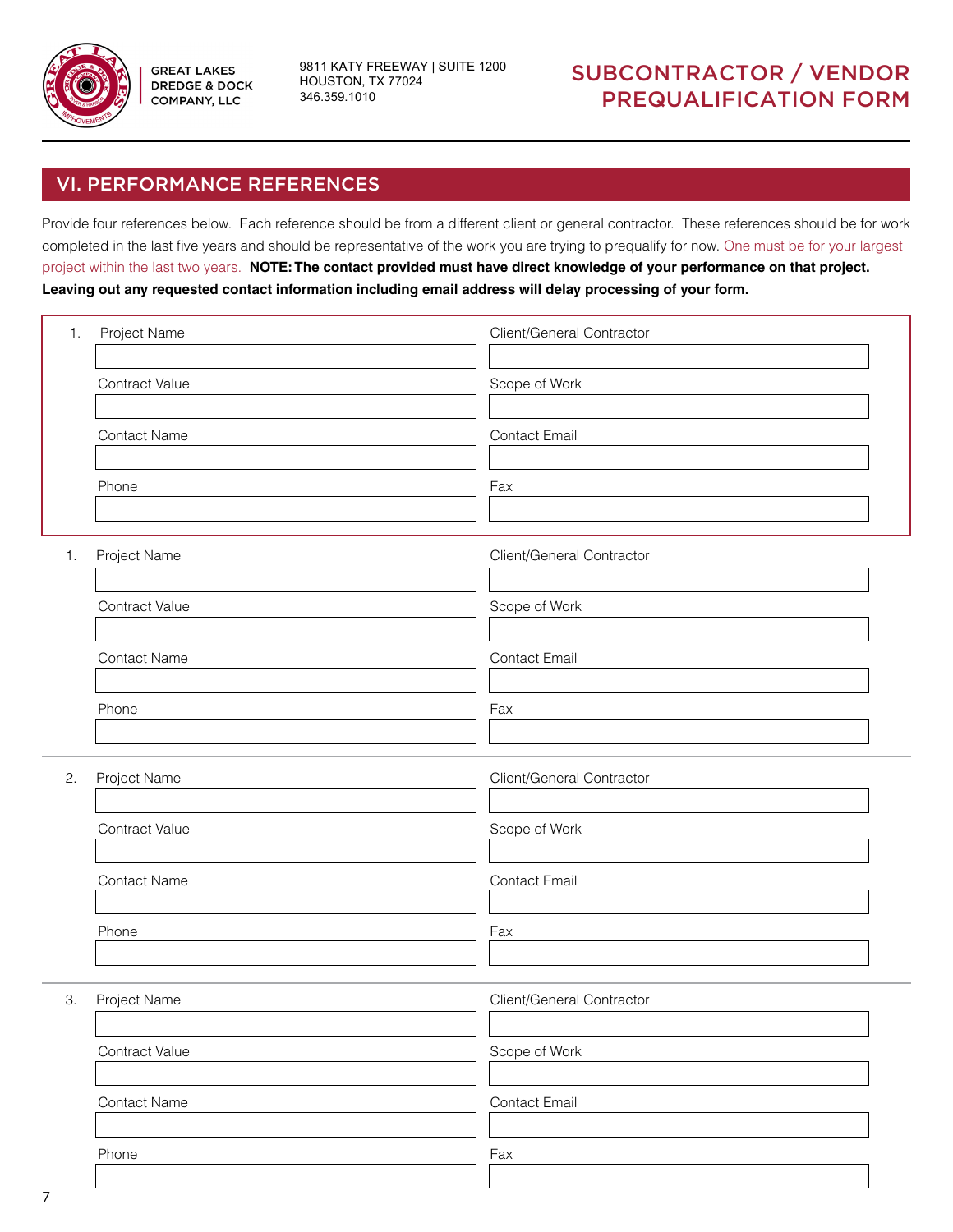

9811 KATY FREEWAY | SUITE 1200 HOUSTON, TX 77024 346.359.1010

| <b>VII. REFERENCES</b>                                                                                                                                                                                                                                        |                                              |                                                     |                                                          |
|---------------------------------------------------------------------------------------------------------------------------------------------------------------------------------------------------------------------------------------------------------------|----------------------------------------------|-----------------------------------------------------|----------------------------------------------------------|
| <b>Banking:</b>                                                                                                                                                                                                                                               |                                              |                                                     |                                                          |
| Name:                                                                                                                                                                                                                                                         | Contact:                                     |                                                     | Phone:                                                   |
| State:<br>City:                                                                                                                                                                                                                                               |                                              | Zip Code:                                           | Since:                                                   |
| <b>Bonding:</b>                                                                                                                                                                                                                                               |                                              |                                                     |                                                          |
| Bonding Company:                                                                                                                                                                                                                                              |                                              |                                                     | Surety Broker/Agent:                                     |
| Contact Person:                                                                                                                                                                                                                                               |                                              | Phone:                                              | Time with Bond Co:                                       |
| Bond Capacity per Project:                                                                                                                                                                                                                                    |                                              | Aggregate:                                          |                                                          |
| Bond Co. Rating:<br>Last Bond Issued: Date:                                                                                                                                                                                                                   |                                              |                                                     | Rate%:<br>Amount:                                        |
| Attach a current copy of insurance certificate.<br>Insurance:                                                                                                                                                                                                 |                                              |                                                     |                                                          |
|                                                                                                                                                                                                                                                               | <b>Yes</b>                                   | <b>No</b>                                           | N/A to Nature of                                         |
| All Insurance Companies have A.M. Best rating<br>Of A- VII or Higher                                                                                                                                                                                          | <b>College</b>                               | $\mathsf{L}$                                        | <b>Subcontractor Operations</b>                          |
| <b>Workers Compensation</b><br>Statutory Limits per State of Hire<br>Waiver of Subrogation<br>United States Longshore & Harbor Workers<br><b>Compensation Act Coverage</b><br>Jones Act Coverage<br>Alternate Employer Endorsement                            |                                              |                                                     | 0000<br>000                                              |
| <b>Employers Liability</b><br>\$500,000 Each Accident/\$500,000 Disease Each<br>Employee/\$500,000 Disease Policy Limit                                                                                                                                       | $\Box$                                       | $\mathbf{I}$                                        | ΙI                                                       |
| <b>Commercial General Liability</b><br>\$1M Each Occurrence/\$2M of A- VII or Higher<br>Per Project Aggregate<br>No X,C,U Exclusion<br>ISO Additional Insured forms CG 20 10 10/01<br>and CG 20 37 10/01<br>Waiver of Subrogation<br>Primary/Non-Contributory | $\blacksquare$<br>$\Box$<br>П<br>$\Box$<br>П | □<br>$\Box$<br>$\Box$<br>$\Box$<br>$\Box$<br>$\Box$ | $\Box$<br>$\Box$<br>$\Box$<br>$\Box$<br>$\Box$<br>$\Box$ |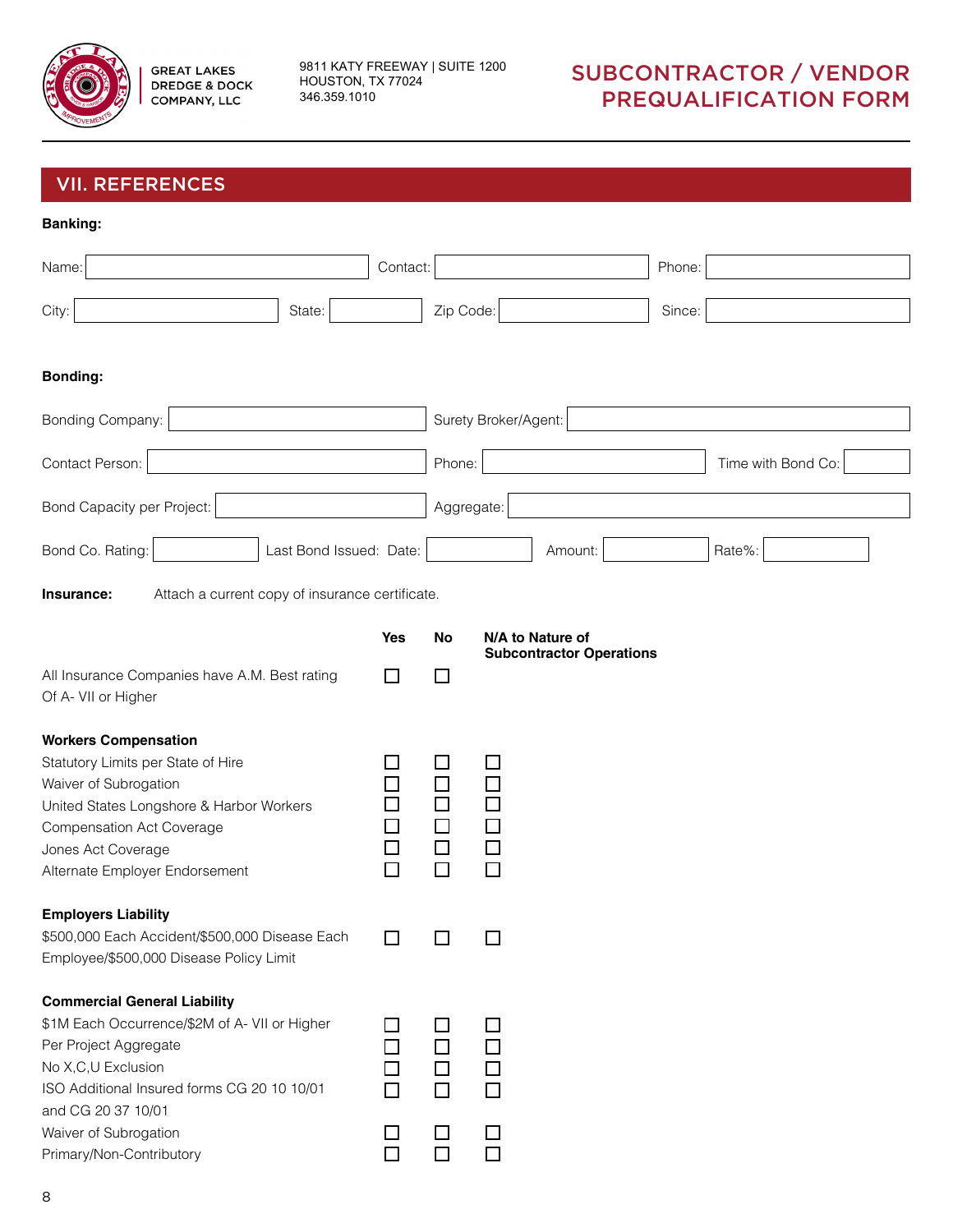

9811 KATY FREEWAY | SUITE 1200 HOUSTON, TX 77024 346.359.1010

| Insurance:                                                                                    | Continued                                                                                                                                            | <b>Yes</b> | <b>No</b> | N/A to Nature of<br><b>Subcontractor Operations</b> |
|-----------------------------------------------------------------------------------------------|------------------------------------------------------------------------------------------------------------------------------------------------------|------------|-----------|-----------------------------------------------------|
| <b>Business Automobile</b><br>Symbol 1                                                        | \$1,000,000 Combined Single Limit                                                                                                                    |            |           |                                                     |
| <b>Hull &amp; Machinery</b><br>Per Hull Values<br>Additional Insured<br>Waiver of Subrogation |                                                                                                                                                      |            |           |                                                     |
| <b>Protection &amp; Indemnity</b><br>Additional Insured<br>Waiver of Subrogation              | \$1M Each Occurrence/\$2M Aggregate<br>Crew/Collision Liab./Towers Liab./In Rem                                                                      |            |           |                                                     |
| Follows Form of Underlying                                                                    | Umbrella/Excess Liability/Bumbershoot Liability<br>\$5M Each Occurrence/\$5M Aggregate (except<br>higher limits required for high hazard operations) |            |           |                                                     |
| <b>Pollution Liability</b>                                                                    | \$1,000,000 Each Occurrence/\$2M Aggregate<br>Per OPA 90 and CERCLA for Vessel Pollution                                                             |            |           |                                                     |
|                                                                                               | Professional Liability (for any/all Professional Services provided)<br>\$1,000,000 Each Occurrence/\$2M Aggregate                                    |            |           |                                                     |